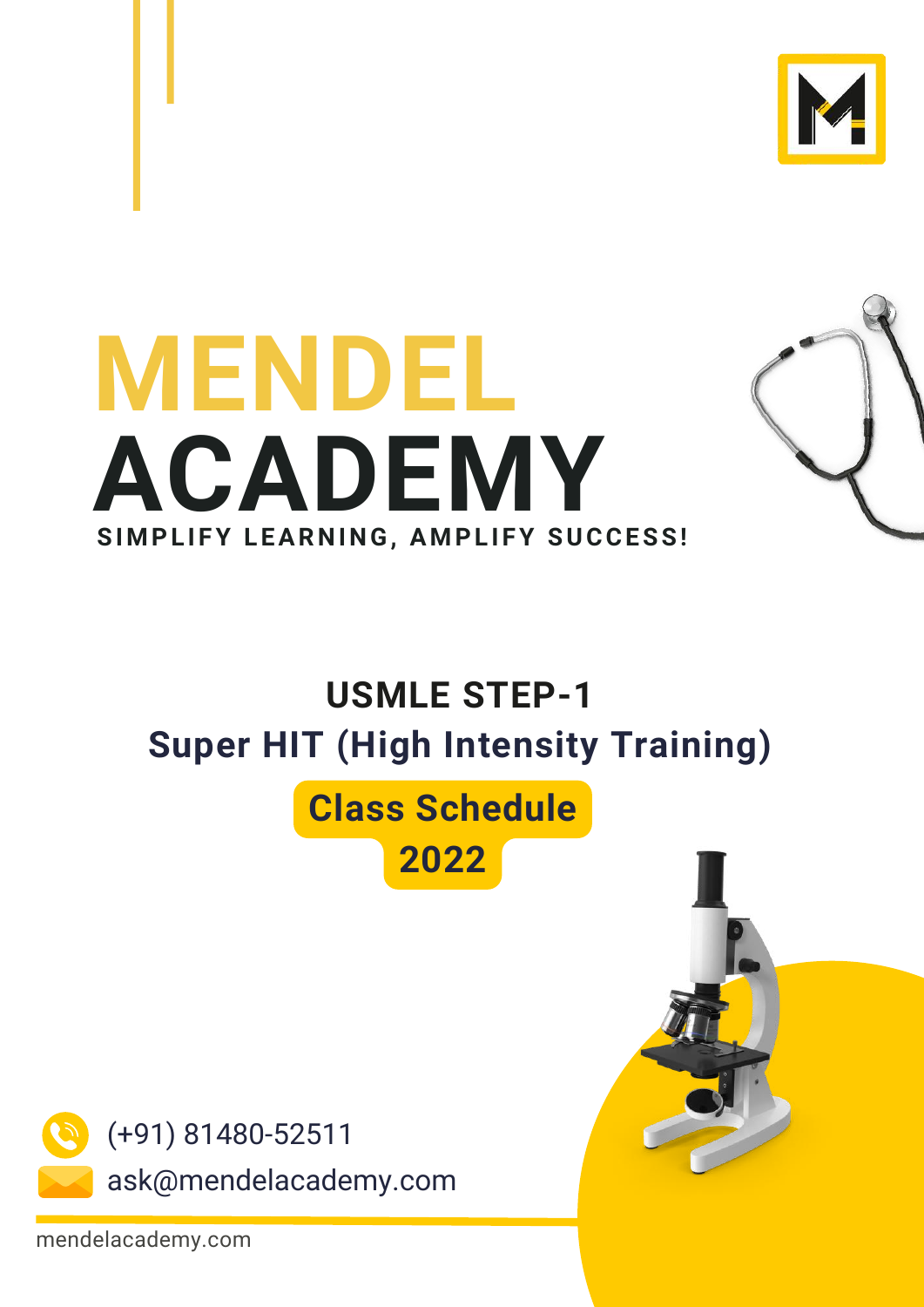

## **OUR PROFILE**

Mendel Academy is a family-owned startup offering a digital education platform for medical school graduates. Founded in 2015, Mendel Academy offers an adaptive [live-online](https://mendelacademy.com/live-class) course for students to prepare for highly specialized licensure exams.

Here at Mendel Academy we have been providing personalized coaching to over 1000 medical students for licensure exams with special focus on the USMLEs; resulting in over 90% students matching into top residency programs.

## **THE VISION**

Our vision at Mendel Academy is to provide an accessible digital coaching platform and community for Medical Students around the world, where they can unlock their true potential, without having a barrier of cost location.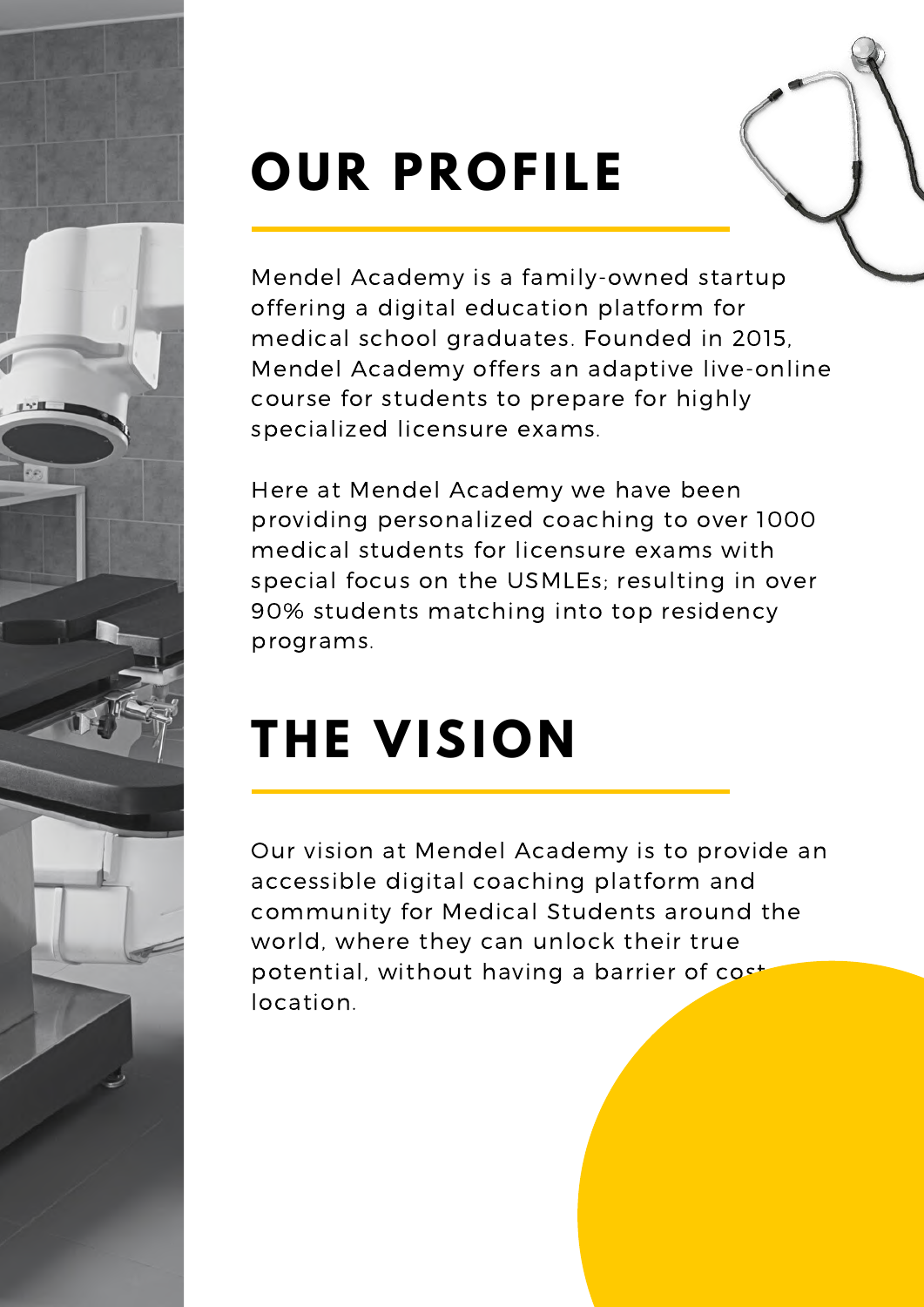### **SUPERHIT CLASS SCHEDULE 2022**

| <b>BIOCHEMISTRY</b> | May 30, 2022 to June 8, 2022                              |
|---------------------|-----------------------------------------------------------|
| <b>IMMUNOLOGY</b>   | June 13, 2022 to June 16, 2022                            |
| <b>MICROBIOLOGY</b> | June 20, 2022 to June 30, 2022                            |
| <b>PATHOLOGY</b>    | July 11, 2022 to July 20, 2022                            |
| PHARMACOLOGY        | July 25, 2022 to August 3, 2022                           |
| <b>ANATOMY</b>      | August 8, 2022 to August 14, 2022                         |
|                     | PUBLIC HEALTH SCIENCES August 15, 2022 to August 20, 2022 |

# **HIT INTENSITY TRAINING**

- > **8000** HIGH YIELD CONCEPTS
- + > **10,000** HY MCQS
- + MENDEL **SKETCHNOTES**
- + SELF ASSESSMENT TESTS
- + PERFORMANCE ANALYSIS
- + IMAGE QUIZ
- + DIFFICULT TOPICS WEBINARS
- + RAPID REVIEW SESSIONS